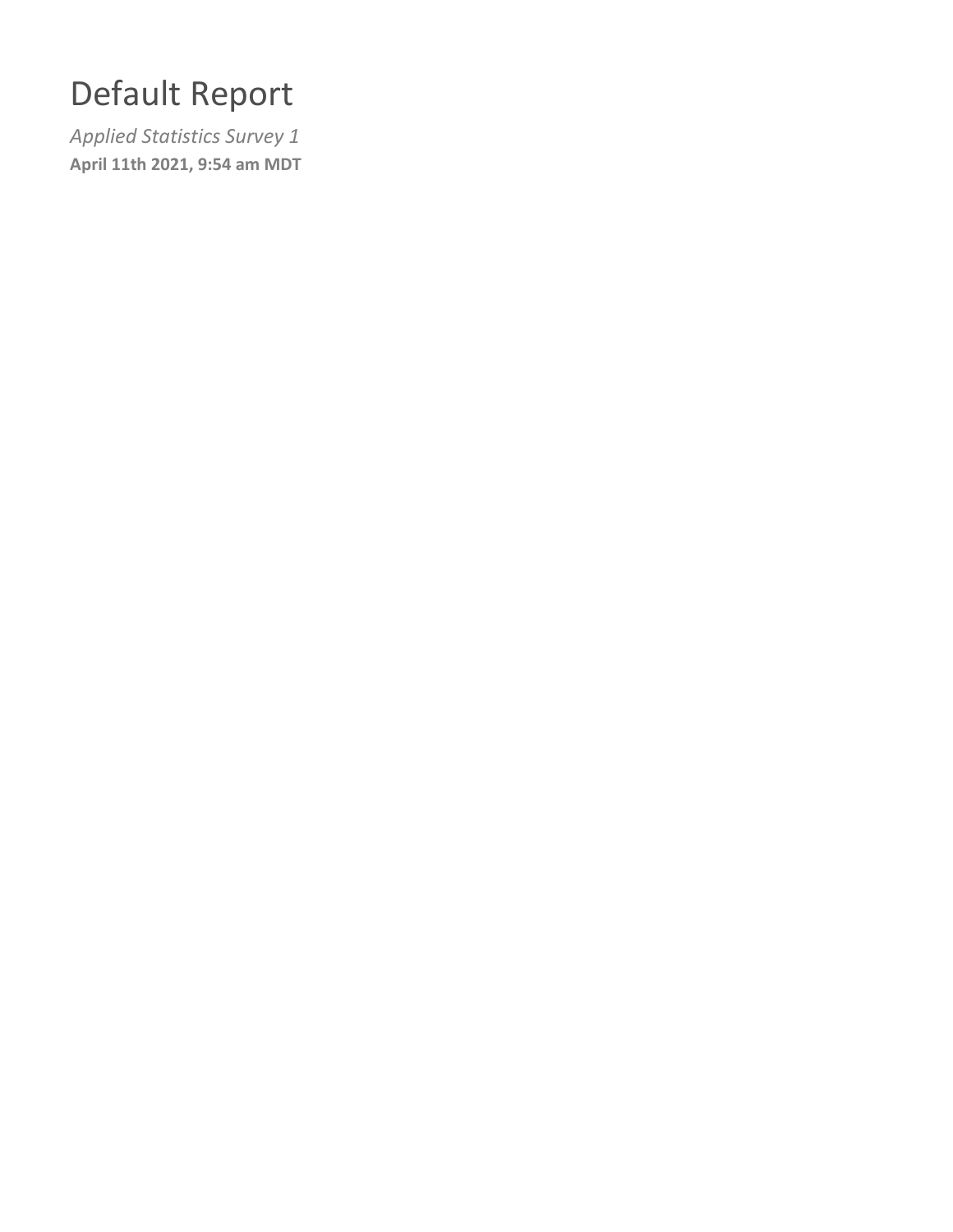

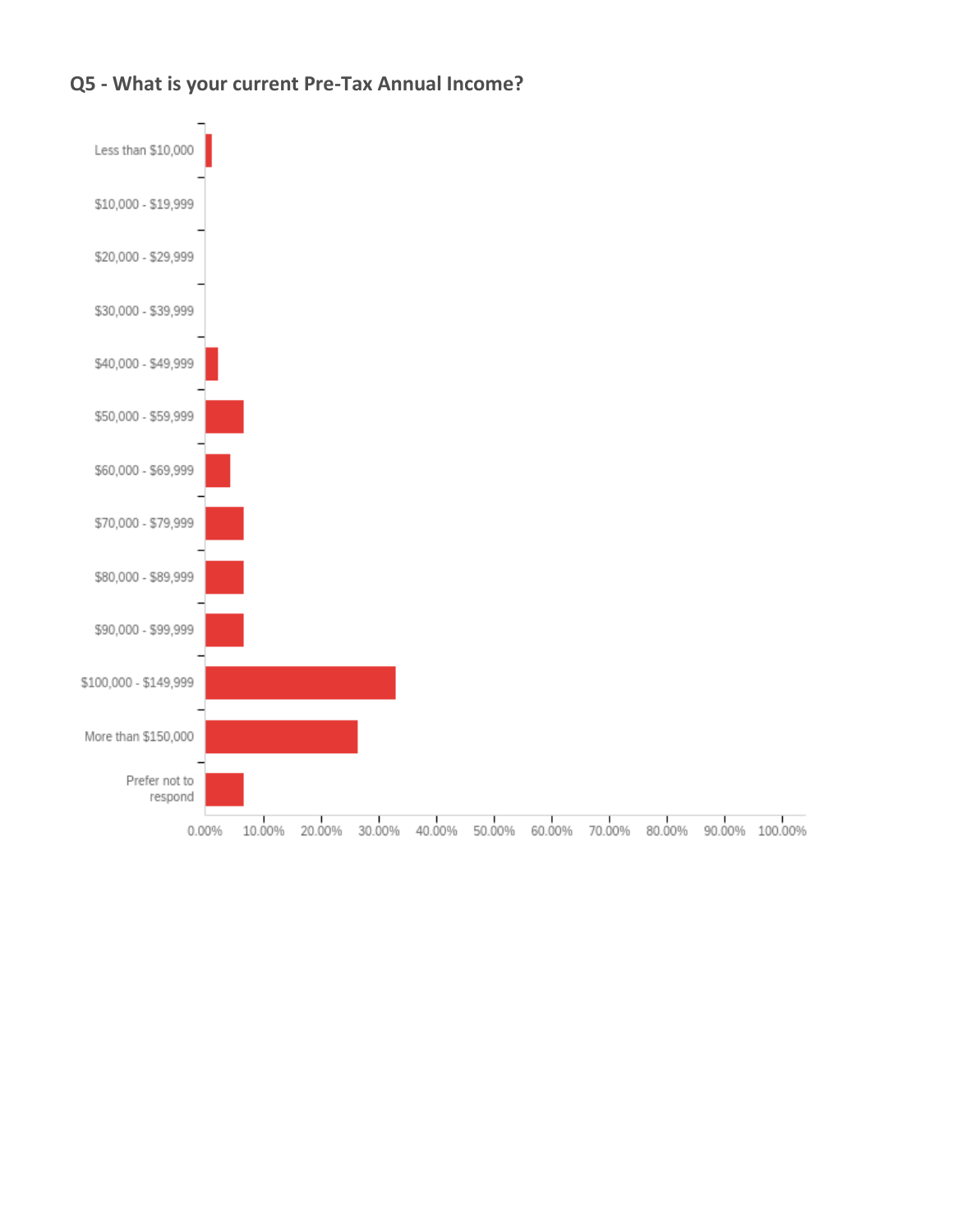**Q6 - Which of the following items describes your current academic or professional career status? More than one option can be selected.**

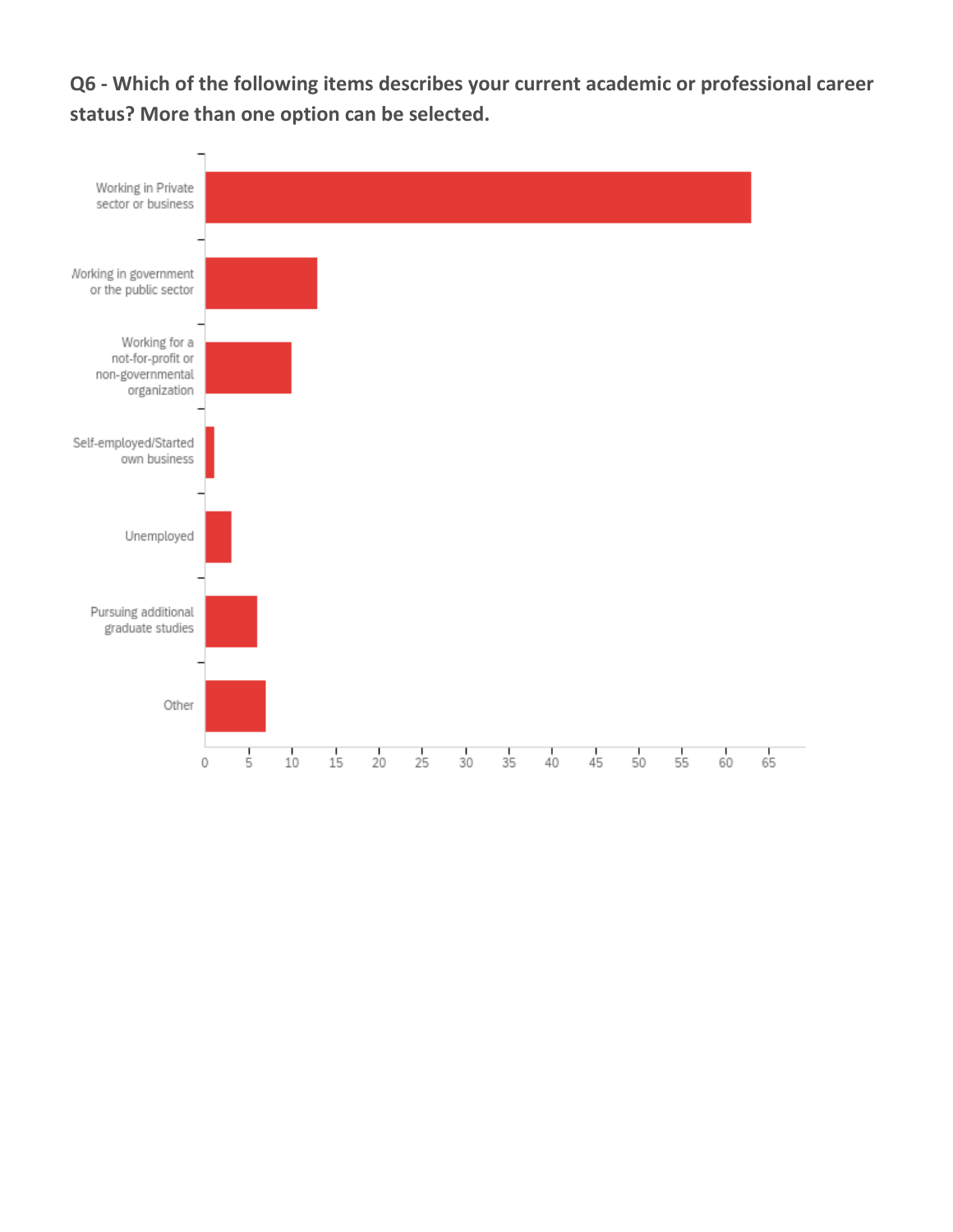**Q7 - What would best describe the industry in which you currently work? Select one option that best fits your work.**

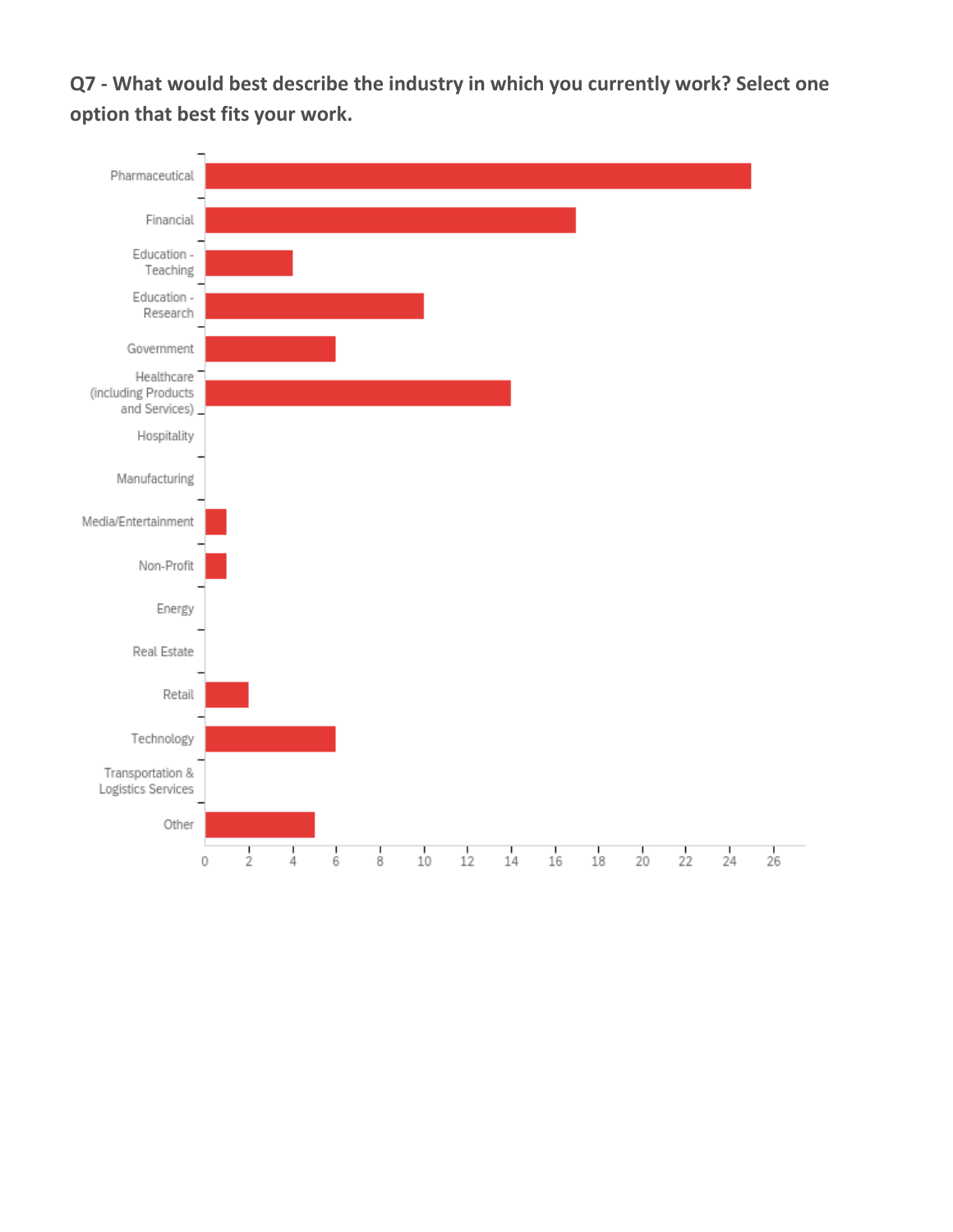**Q8 - If you are currently employed, which statement best describes your current position?**

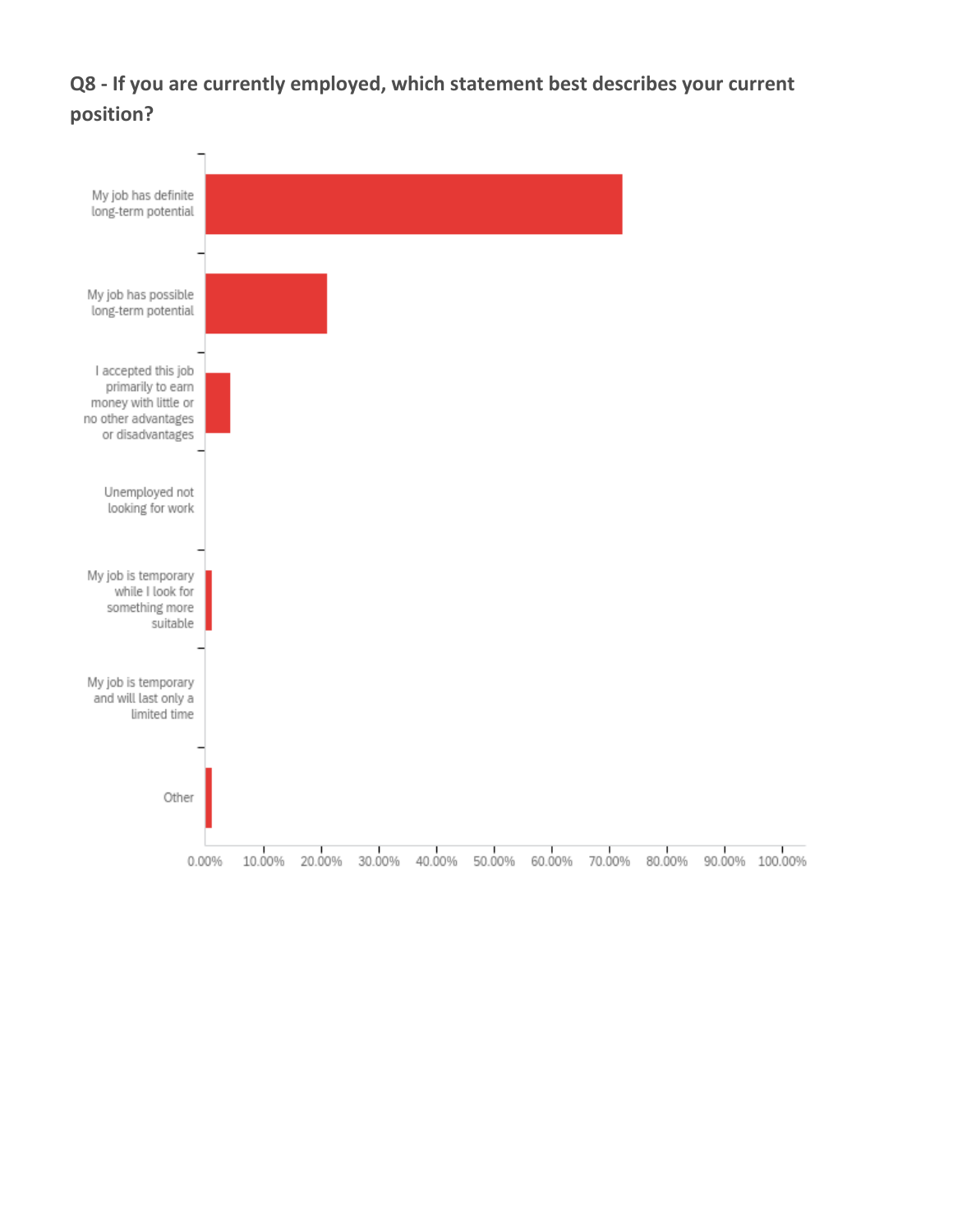**Q9 - If you are currently employed, did you have your current job prior to graduating with your MS?**

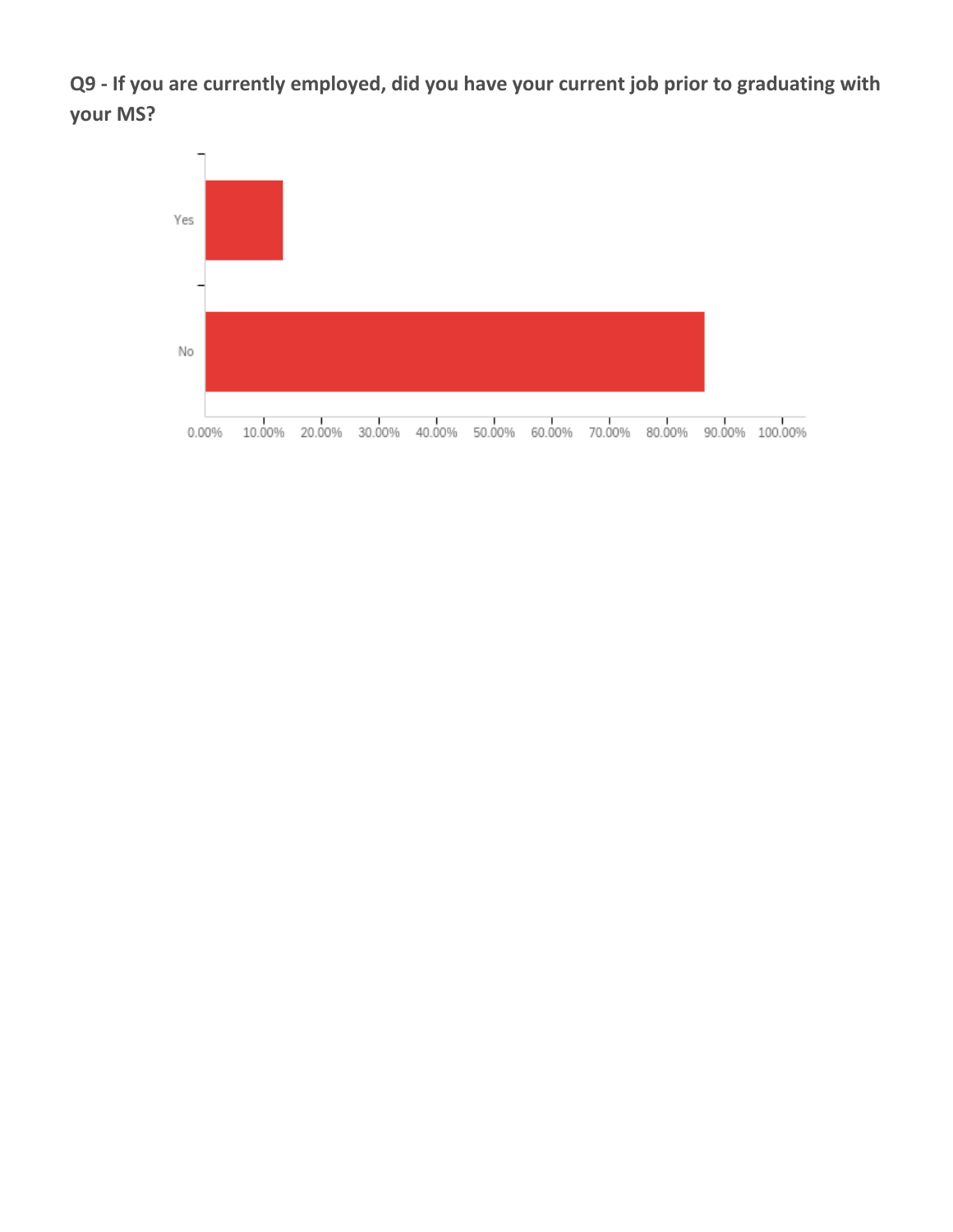**Q10 - How long did it take you to find employment or to move to another position after receiving your degree in Applied Statistics?**

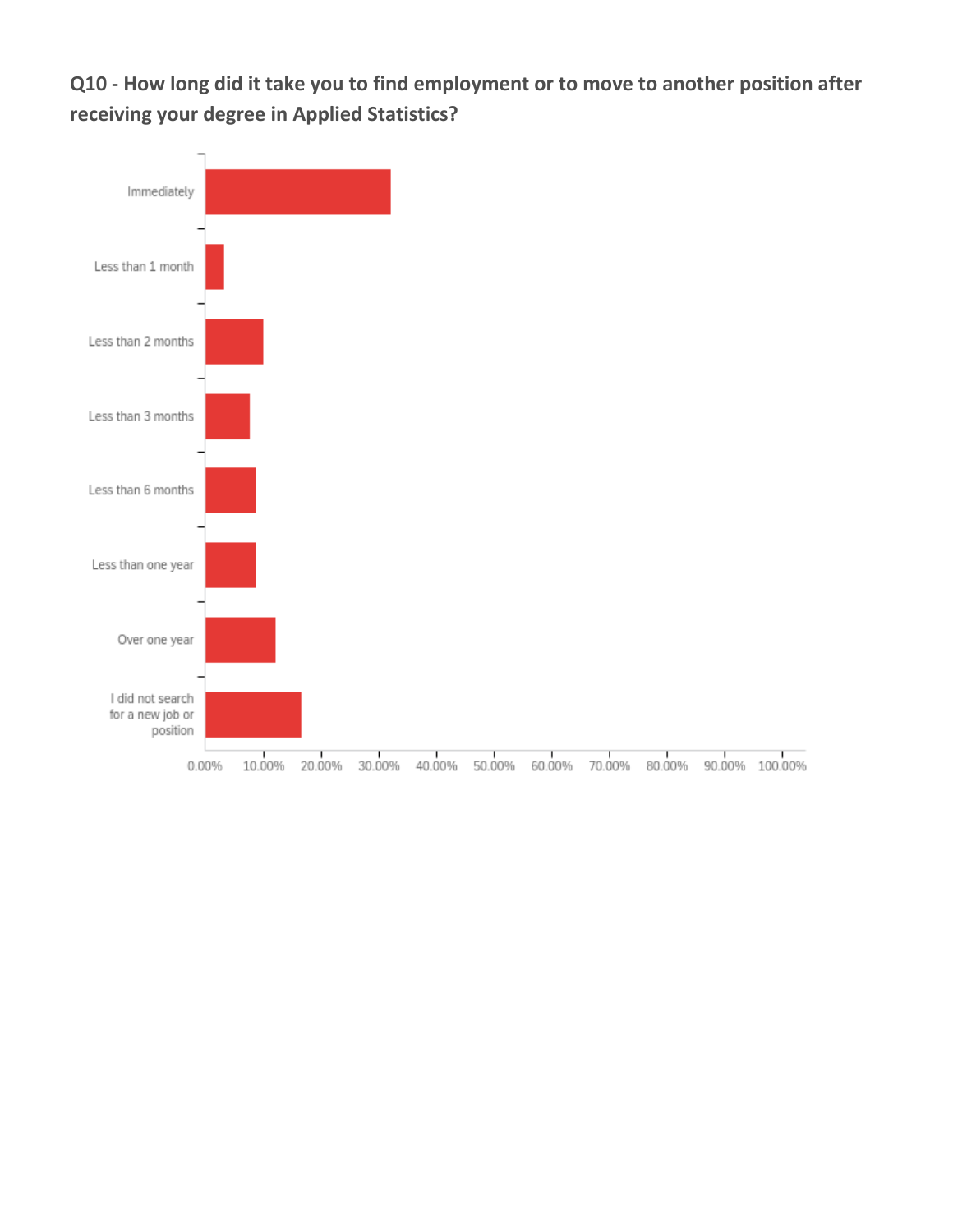**Q11 - If you are currently employed, please indicate the overall extent to which West Chester University's Applied Statistics program and your experience as a student contributed to preparing you for your current position:**

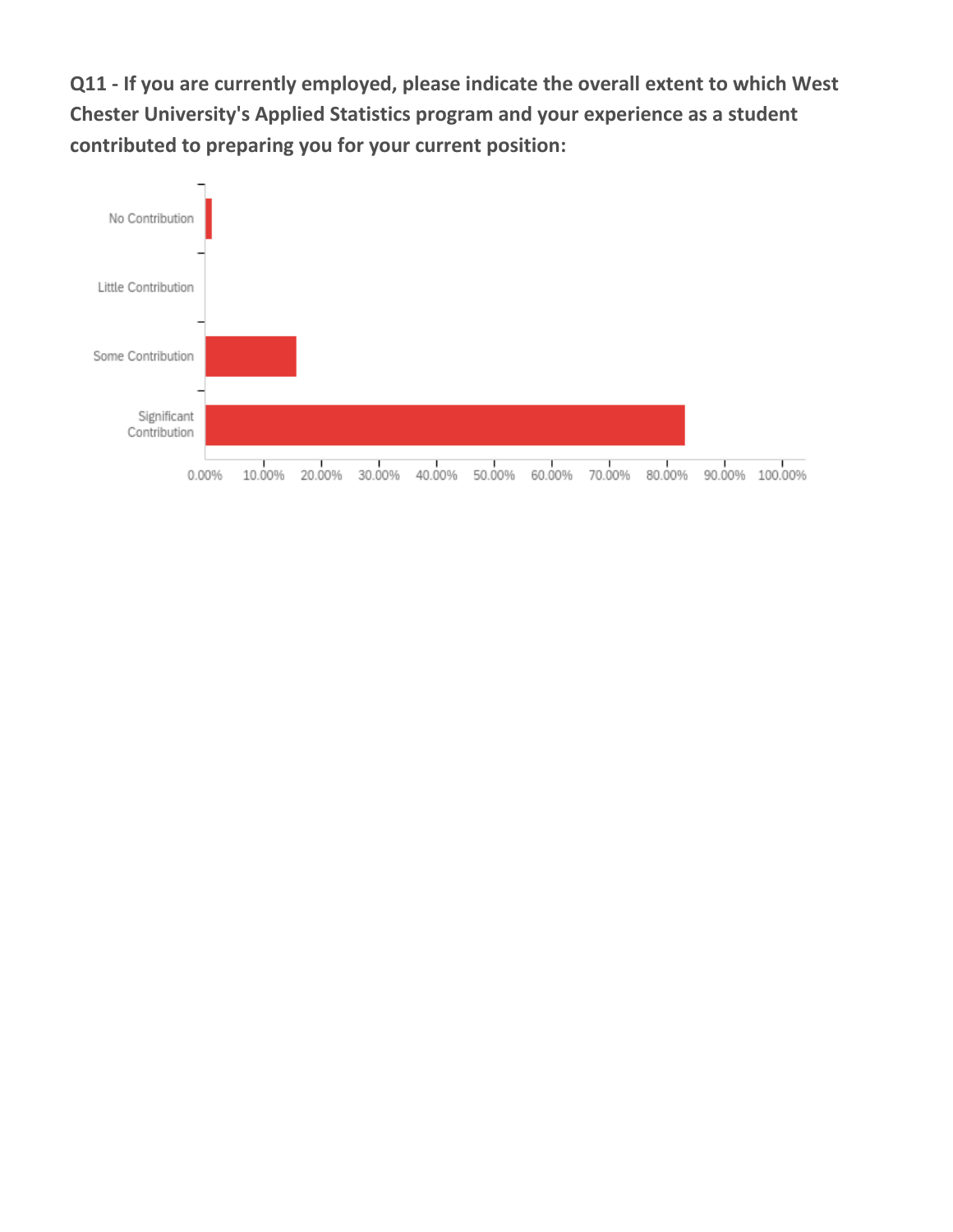**Q12 - If you are currently employed, please indicate the overall extent to which West Chester University's**

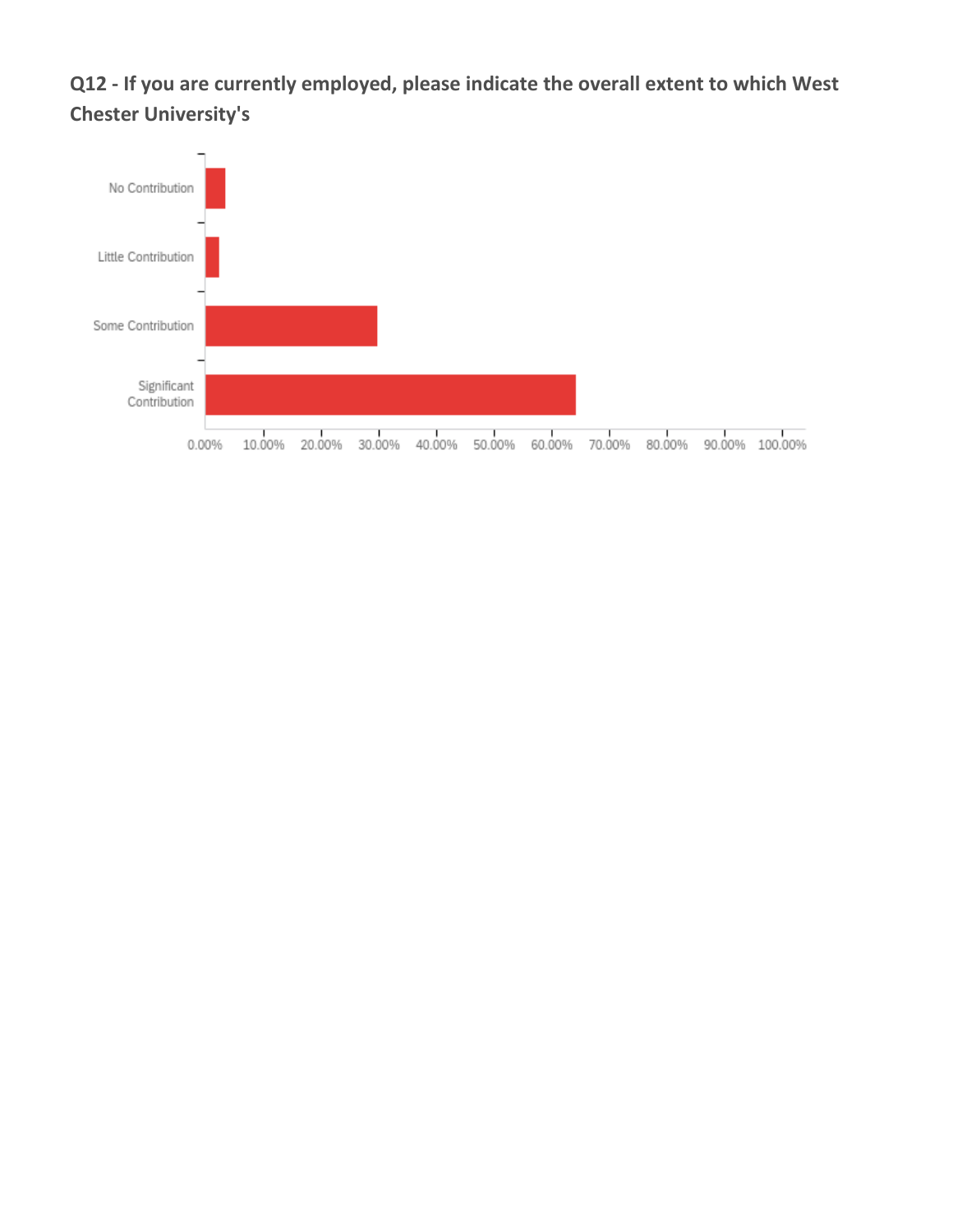

**Q13 - Have you obtained any further degrees after your MS?**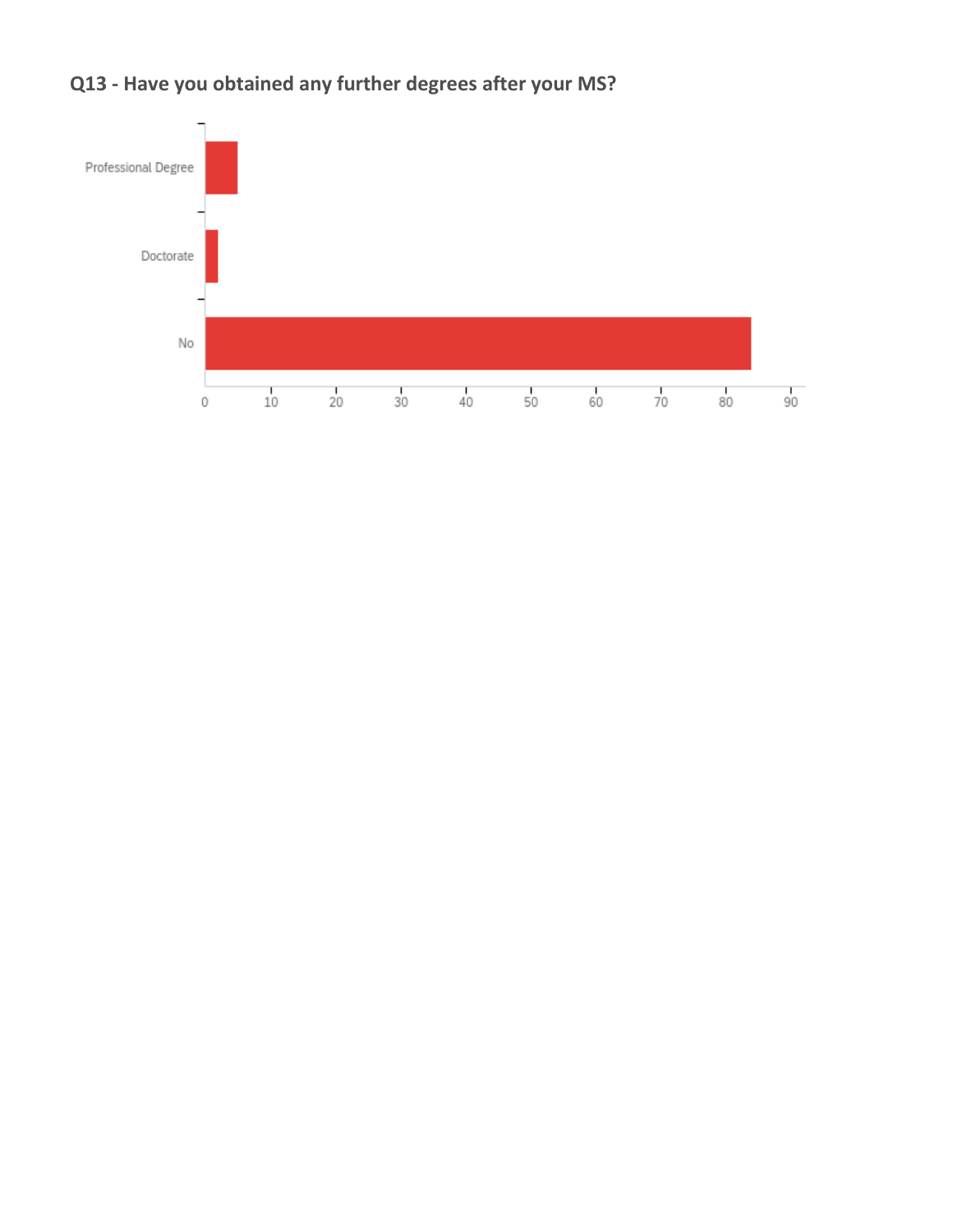**Q15 - How often do you use skills or knowledge learned in the MS program in your daily work?**

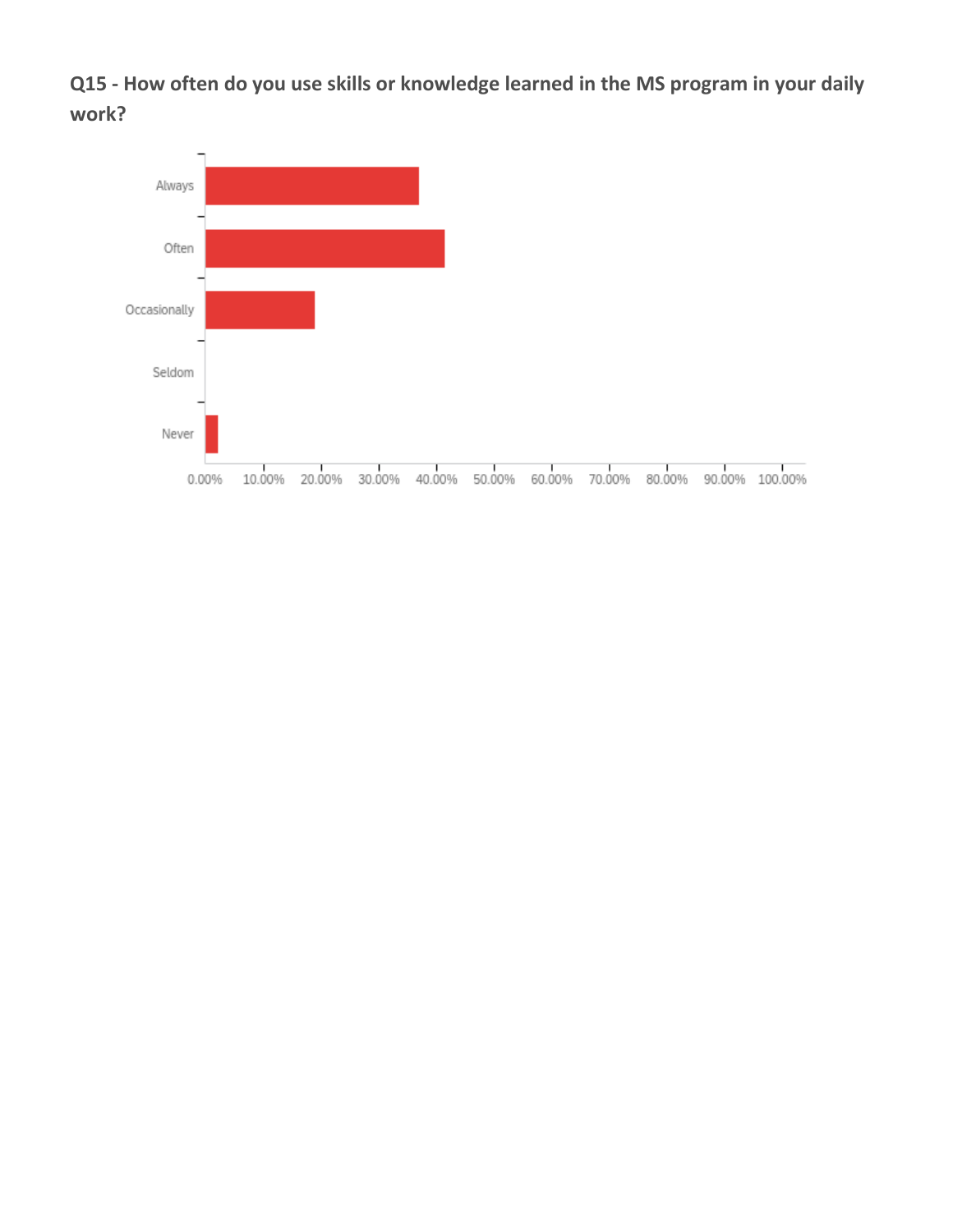**Q17 - Please indicate your satisfaction with the following aspects of your current position:**



 $0.00\% \,\, 10.00\% \,\, 20.00\% \,\, 30.00\% \,\, 40.00\% \,\, 50.00\% \,\, 60.00\% \,\, 70.00\% \,\, 80.00\% \,\, 90.00\% \,\, 10.00\% \,\, 10.00\%$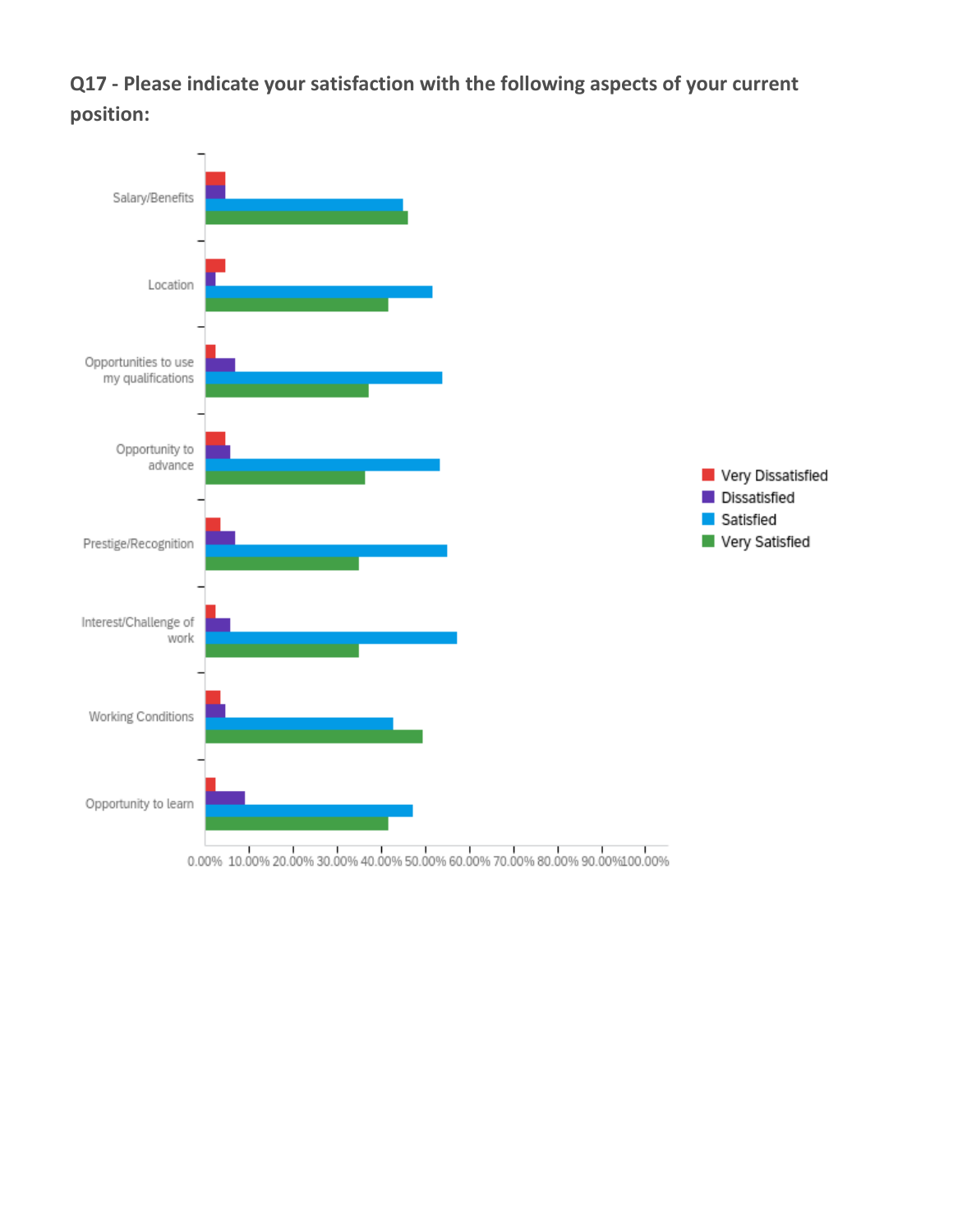**Q20 - Please indicate your overall degree of satisfaction with West Chester University's Applied Statistics program and your experiences as a student:**

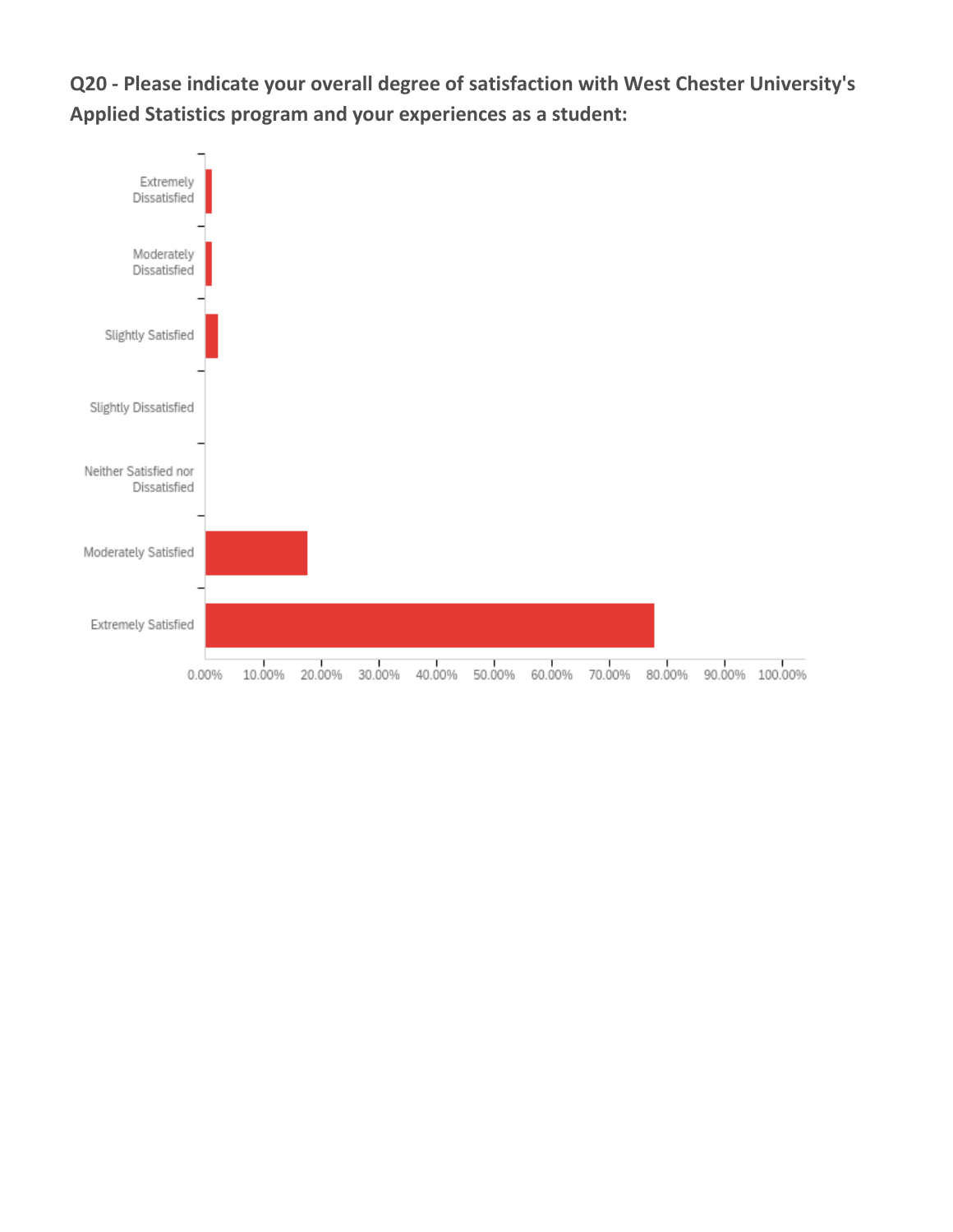**Q18 - Reflecting back on your studies in light of your accumulated work and professional experience to date, mark the box in the rating scale for each item that most closely corresponds to your evaluation of the quality of that aspect of the Applied Statistics program/leaning environment. Please also provide comments and suggestions for changes and improvements. If an item does not apply to you or you are unable to evaluate the item, mark the box in the rating scale labeled N/A.**

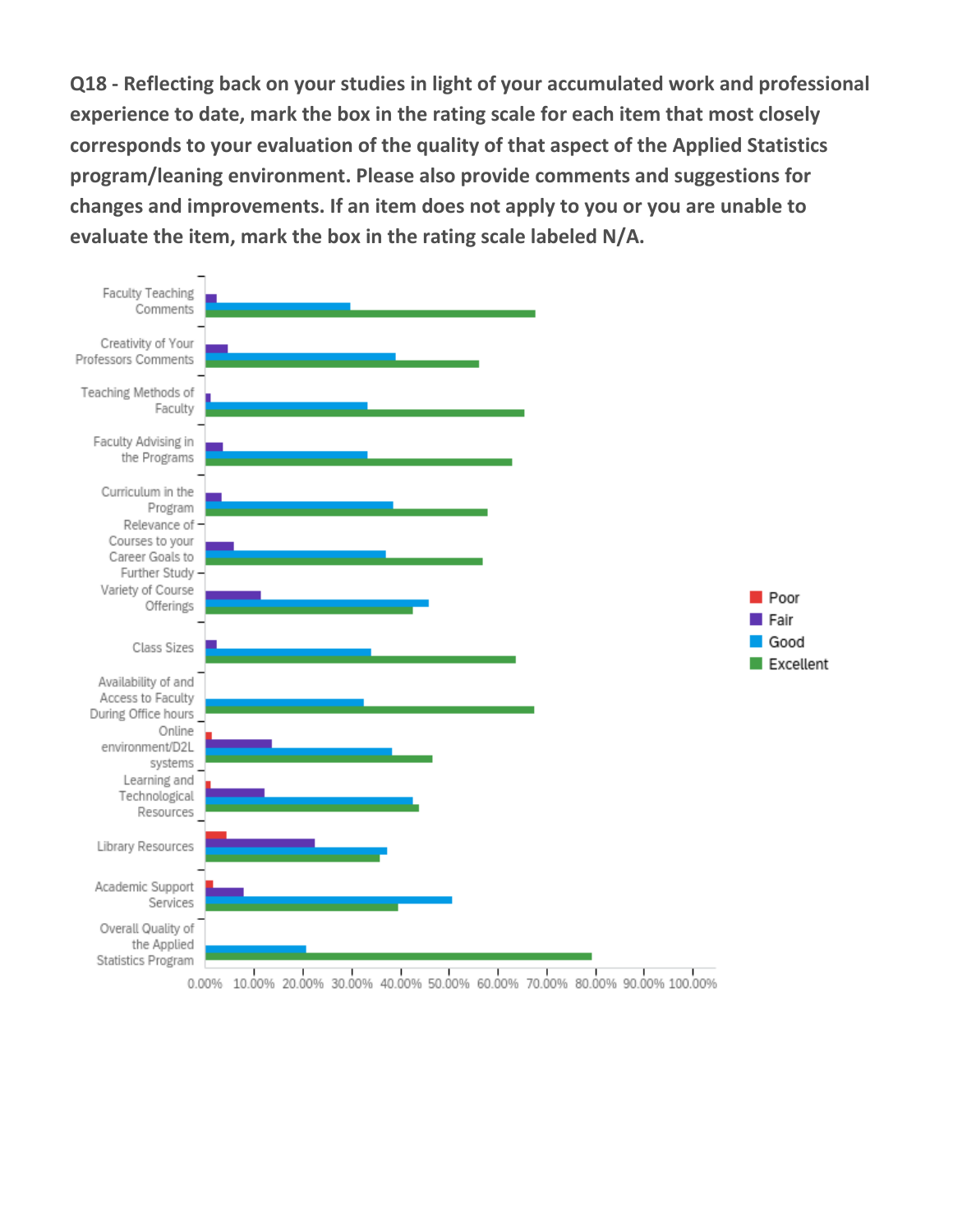**Q19 - If you are currently employed, please indicate the extent to which your academic preparation by West Chester University's Applied Statistics program gave you an advantage in comparison to employees holding similar degrees from other institutions of higher education:**

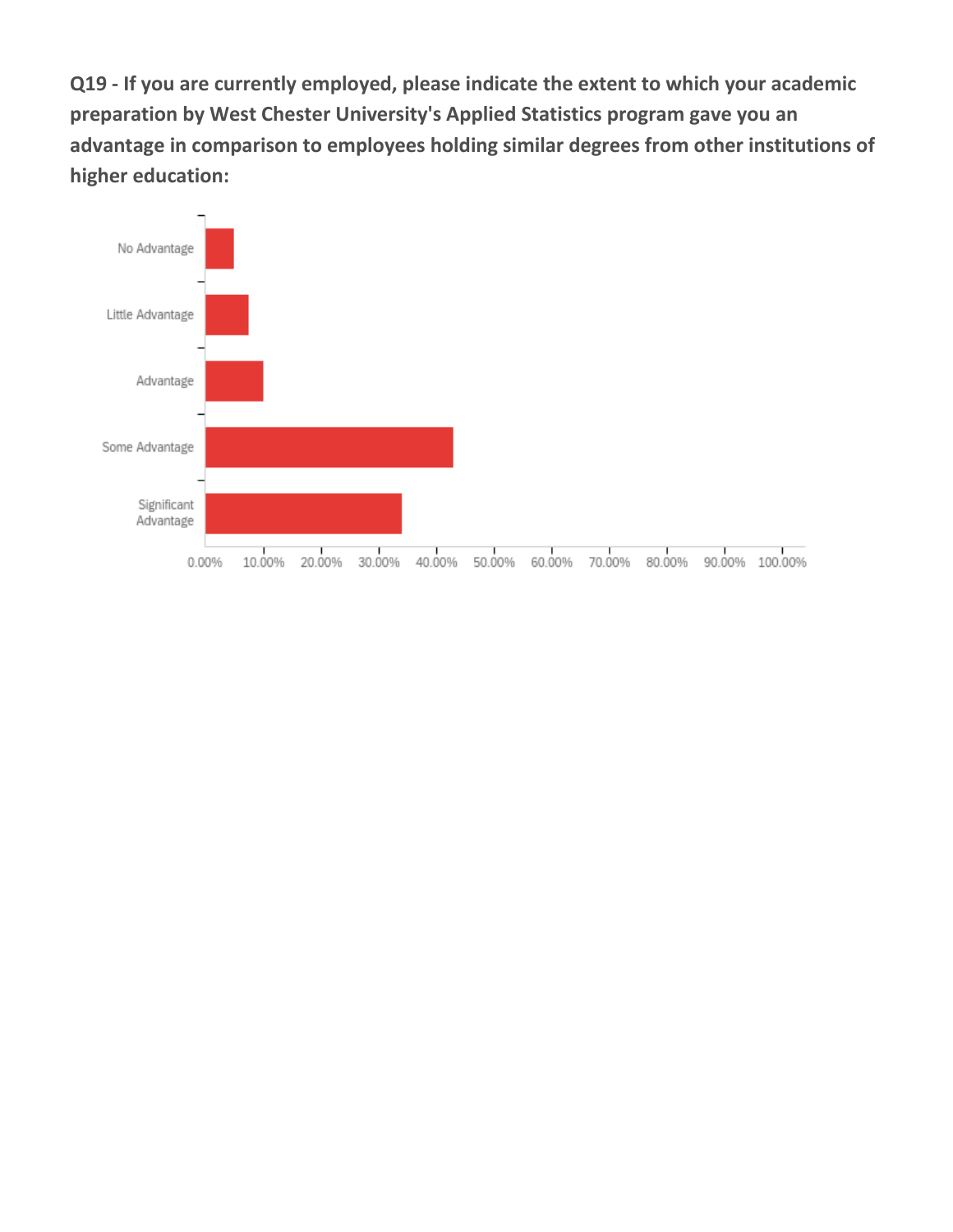## **Q21 - With what aspect(s) of the MS program at West Chester University were you the most satisfied?**

With what aspect(s) of the MS program at West Chester University were you the most satisfied?

The mix of theoretical and applied learning.

The Structure of the courses and how they are taught makes it easy to understand the material

SAS programming experience

Accessibility of Faculty members to students when need arises

The professors were always willing to help. The preparation to apply our knowledge to real world situations.

It let me learn the skills which I can apply to my work immediantely. Every course is pretty useful.

Stats knowledge

Good network, excellent intern opportunity, class time is in the evening which makes it possible for people who can not make it at day time

schedule, teaching methods, Faculty.

it was applied statistics: we learned the theory and also application of the statistics...lot of hands on experience with the real life data

Categorical Data Analysis, Survival Analysis, Data Mining, BASE SAS programming

The professors were very helpful in providing feedback and answering my questions

Courses covered are very relevant to the job(s);

The professors, their methods, and willingness to help students learn the material.

Ability to take night classes while working a full time day job

Approach of and analysis of real industry data, Base SAS

The real life examples used in classes daily, everything was applied as stated which made it relatable and interesting.

All aspects

Faculty and curriculum

The accessibility of the faculty and the sense i was not just an ID number

The program focused on communication which has been an advantage for me.

I enjoyed it from beginning to end!

In-depth, real life examples for various projects backed by strong theorethical foundation

Academic rigorousness and content. Internship Opportunities.

Loved the majority of teachers and teaching style. Interaction and 1:1 availability, small classroom sizes. Both academic and applicable of topics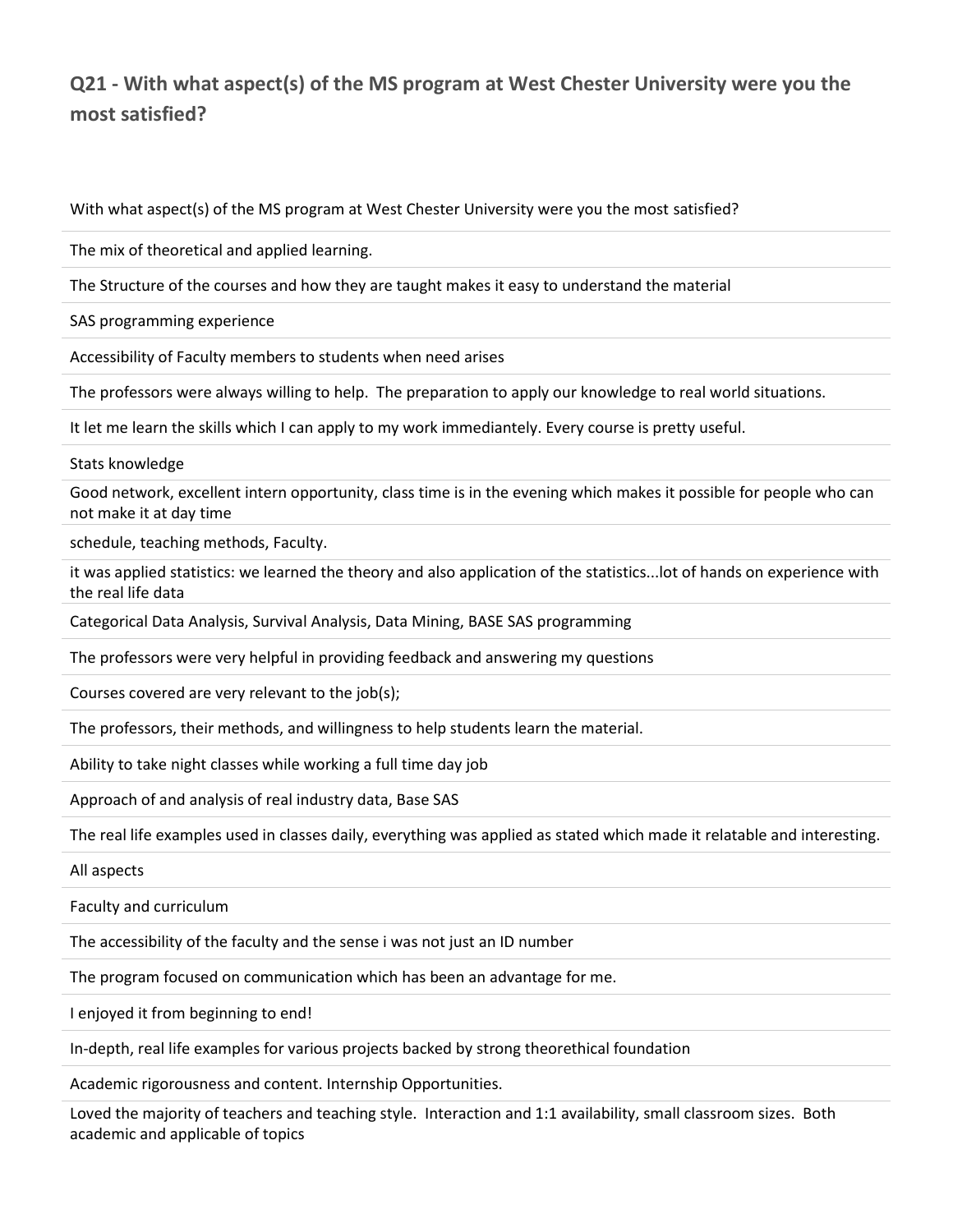Modeling and Programming Knowledge

Teaching method and Course selection

Skills learned, communication styles/language taught. Focus on how to describe ideas has been far and away the most useful skill in post-grad employment.

Faculty and applicable to work

The lower entry requirements compared to other programs (no GRE, no linear algebra) is very important to working students who do not want to delay their statistics study.

Excellent curriculum covering enough theory to make the applied component more practical.

Challenging core courses in the program, opportunity to learn multiple programming languages, quality of faculty and teaching methods, community environment in which students collaborated and learned from each other as well as from professors, connections with local businesses that provided internship and job opportunities for students, I can't say enough good things!

Learning how to model data - the applied aspect of the program

I enjoyed the people

MS program coves most important statistical skills need to be used in my current job.

Faculty

SAS training

Knowledge learned

Professors

Internship opportunity

The wonderful professors who offered great advice, shared their wealth of knowledge, and were always extremely approachable. The close interactions with professors made my graduate experience excellent.

Great professors, high quality and practical education

Diverse faculty specialties

The lay out of the program courses and how one course helps you understand the next one

The applied nature of the program that teaches both the relevant mathematical skills as well as what is expected in industrial positions

Programming and modeling experiences, as well as Sampling/Experimental design

course coverage, it covers all aspects of statistical methods.

Great intern opportunity offered by the faculty and school.

It was an applied statistics program so we've learned hands on projects that let me be ready for my academic career

All aspects

Very good overall program, great teachers and great learning experience

Delivery of content

Hands on assignments, programming data to analyze with various methods. Focus on communication!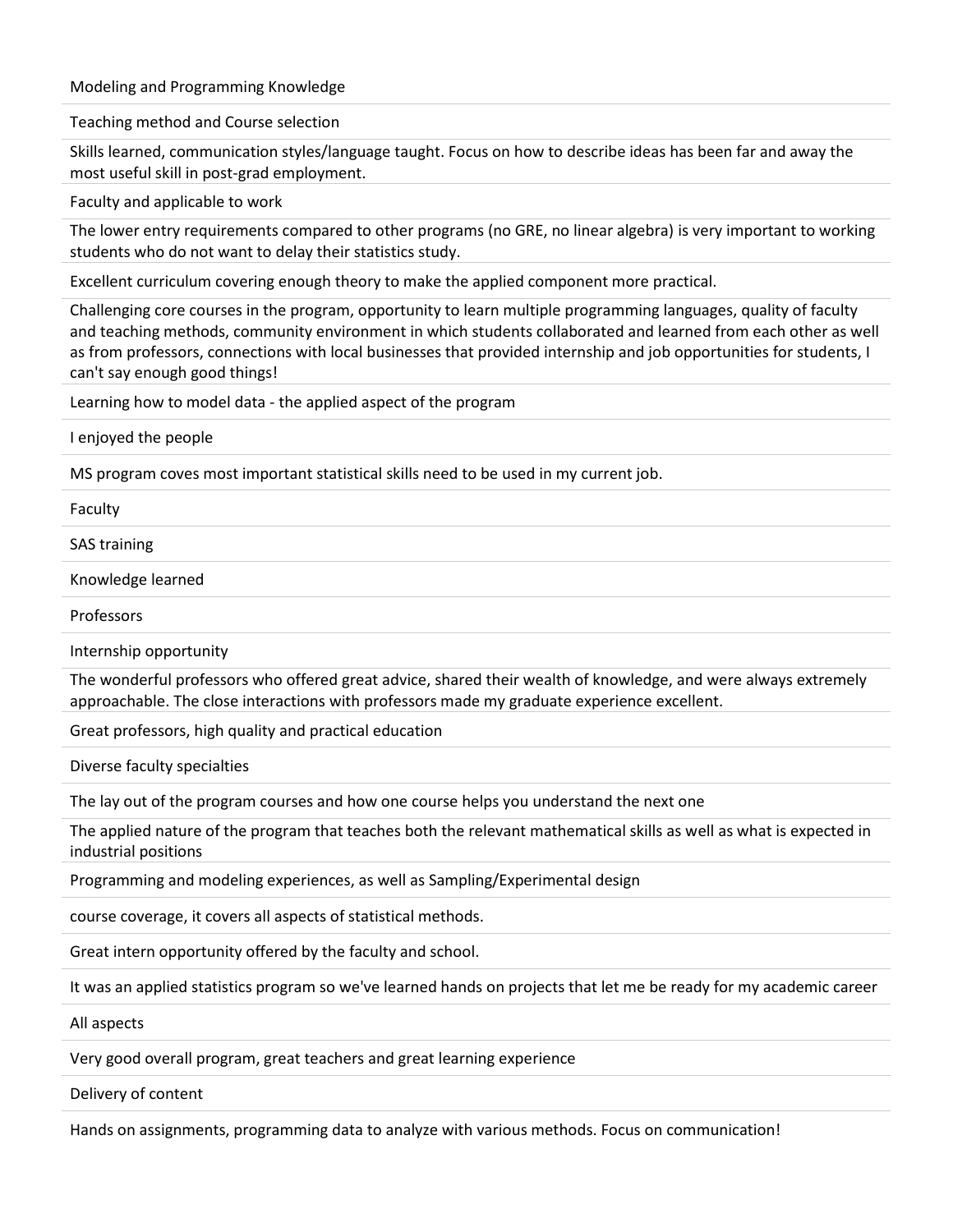The variety of classes offered

Every aspect

To me this was a perfect blend between more practical course that involve specialized, highly technical skills, and such that provide you with rigorous, theorethical knowledge and foundation in Mathematical Statistics. Keep up with the great work Golden Rams!

The faculty

Curriculum, Professors were very knowledgeable and conveyed the lessons in an easy-to-grasp manner

Hands on learning. Not just abstract

Great professors - you see their passion for Applied Stats and they care about their students' success. Also, courses and material highly applicable to my duties in my current role.

Teaching quality. Real world examples and datasets. Hands on practice.

Thinking critically, interrogating the data/ not having clean data and needing to make assumptions of how to handle certain variables

The curriculum was directly related to my inductry/career.

applied, hands-on, learning out to write up findings

Exposure to statistical concepts and programming, Ability of the faculty to share conceptual explanations of statistical methods

Professors and courses

The ability to directly apply what I learned in the program to real life with ease.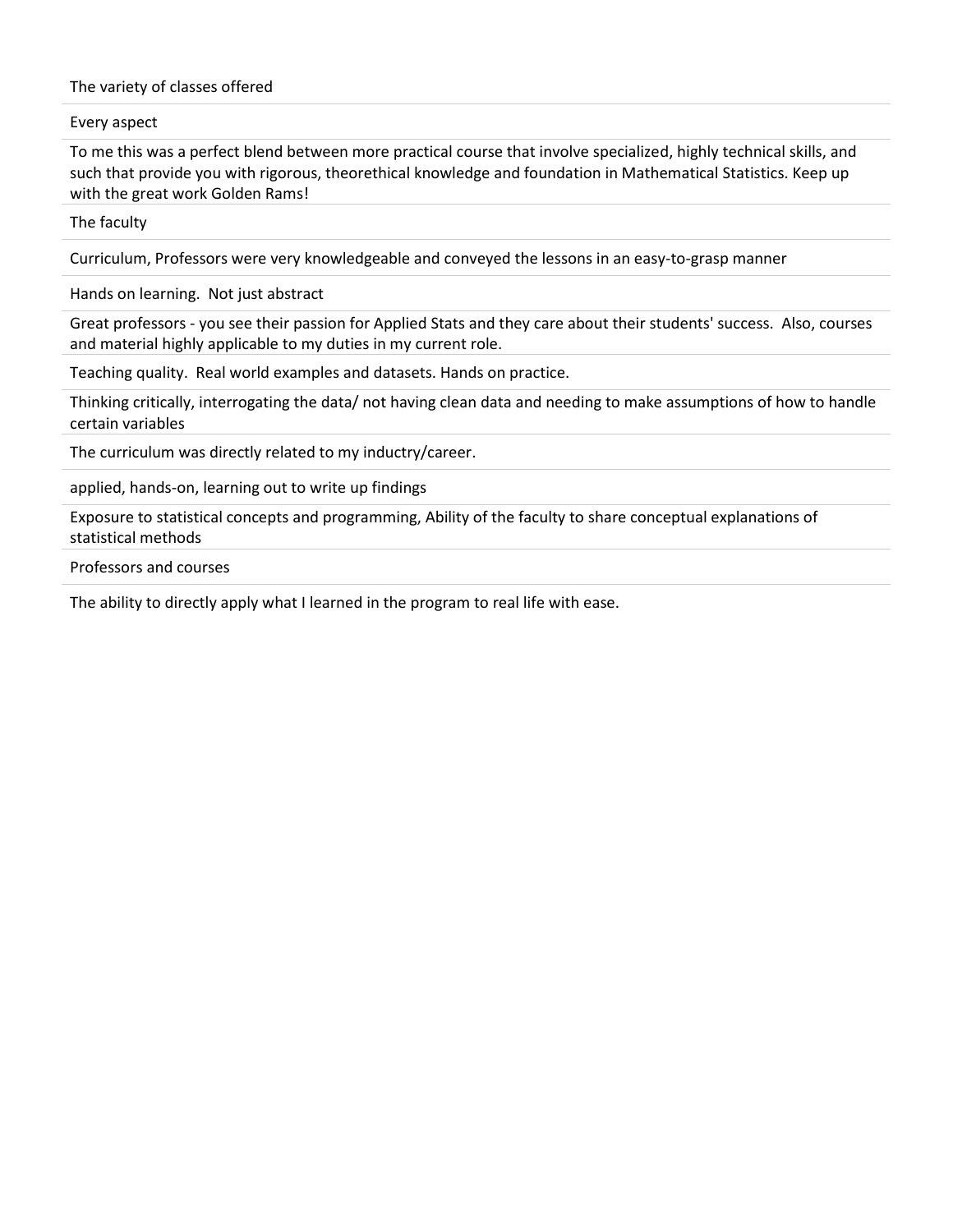## **Q22 - If you could start over again, would you still have chosen to attend the MS program at West Chester University? Why or why not?**

If you could start over again, would you still have chosen to attend the MS program at West Chester University? Why or why not?

No. Degree did not help me.

Yes. It was a great learning experience to supplement the on the job training I was already receiving.

I would surely choose to attend this masters because of very good professors who are always willing and available to help you succeed if you put in the effort to work hard

Yes

Yes I would still have chosen WCU.

Yes, since it doesn't require GRE test and I don't have many choise without that.

Yes

Yes. Reasons as specified above, this program did help me at current employment.

Yes I would. The program is still relevant in today's and future professional careers.

Location and the applied statistics program

Yes, Because of the faculty who are available to support your educational goals and encourage equity and diversity. I will also MS program at West Chester University because of it's affordability of the program.

Yes because it provides practical skills needed in industry

Yes I would; the program is well organized and staff always availed themselves during office hours;

Yes

Yes. Because I believe it is a very valuable degree, in terms of its ability help me gain employment, but as well as the value and level of education.

Yes, it fit with my schedule allowed me to pursue a degree while working

Yes; the program prepares students ready for the job market

Yes, best decision I made was to go to WCU. American college life and a highly regarded qualification that landed me a good job!

Yes

Yes because of the overall quality of the program and faculty

Yes. It is an excellent focused program with accessible faculty

yes, because it aligned with my stated goals for career options

yes.

Yes, it was rewarding and I feel the program help further my career.

Yes, this was a great choice for me.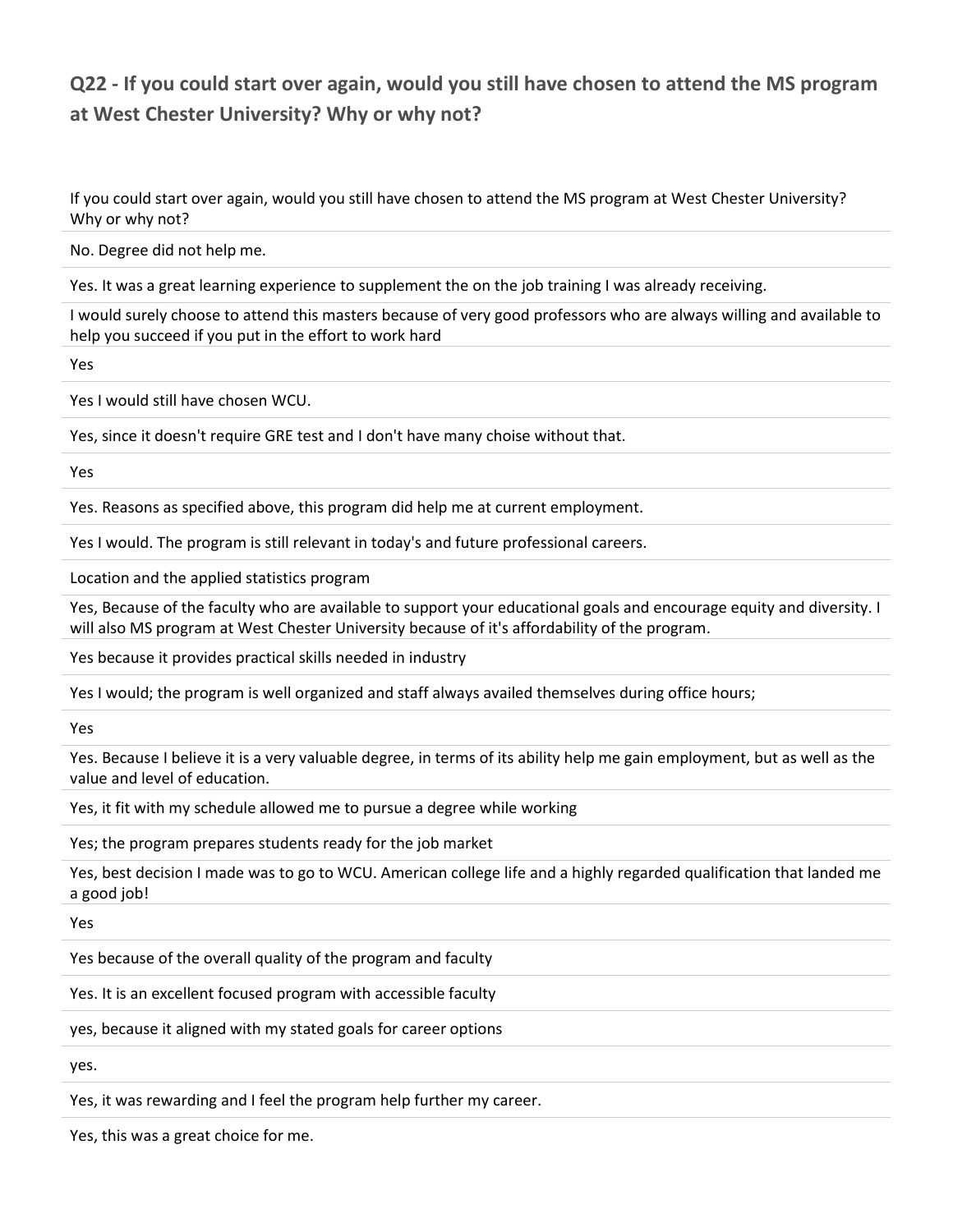Yes, and probably with a better plan for my electives and scheduling :)

Yes, because in regards to my current job, the program provided me with all the basic/advanced skills I needed.

Yes I would have done things a little differently. I get the most use out of the electives so I wish I would have taken all of them. I haven't used SAS since I left, so I wish more emphasis was in R (or python). Applying analysis to work and no academic would be cool too

Yes, the program opened up many opportunities for me.

Yes. I had great learning experience there

Yes

Yes. Very useful and applicable to real work job

Yes, I learned a great deal, and even found my notes useful in the early years after graduation.

Yes. Compared to employees with a similar or even more technical background, I feel way more prepared for a statistical career and have progressed much faster.

Today, my only concerns would be the increasing movement to R and Python that's occurring across industries (even those that were historically primarily SAS-dependent). Students should ideally have proficiency in one of these languages coming out of the graduate program because more and more companies are abandoning SAS due to its associated costs. R/Python will prepare students to hit the ground running once they graduate, so I would emphasize a continued focus on this.

Definitely

Yes, because I don't have any reason not to choose it

Yes, I really learned a lot from this program.

Yes. I am very satisfied with my education.

Yes, learn a lot and gave me a new career. Did not break bank.

Yes. Useful and affordable

Yes, same.

Yes, it is useful and practical.

Yes

Absolutely. It was the perfect program for me.

Yes, I'd have also done undergrad at WCU. Great location close to major employment hubs.

Yes

I would definitely choose West Chester University because of super great professors and the class size is so favorable for academic excellence

Yes, it was a great program that helped give me a leg up into a great career path.

Yes. I got a fantastic education at a reasonable cost.

Yes, location and course design.